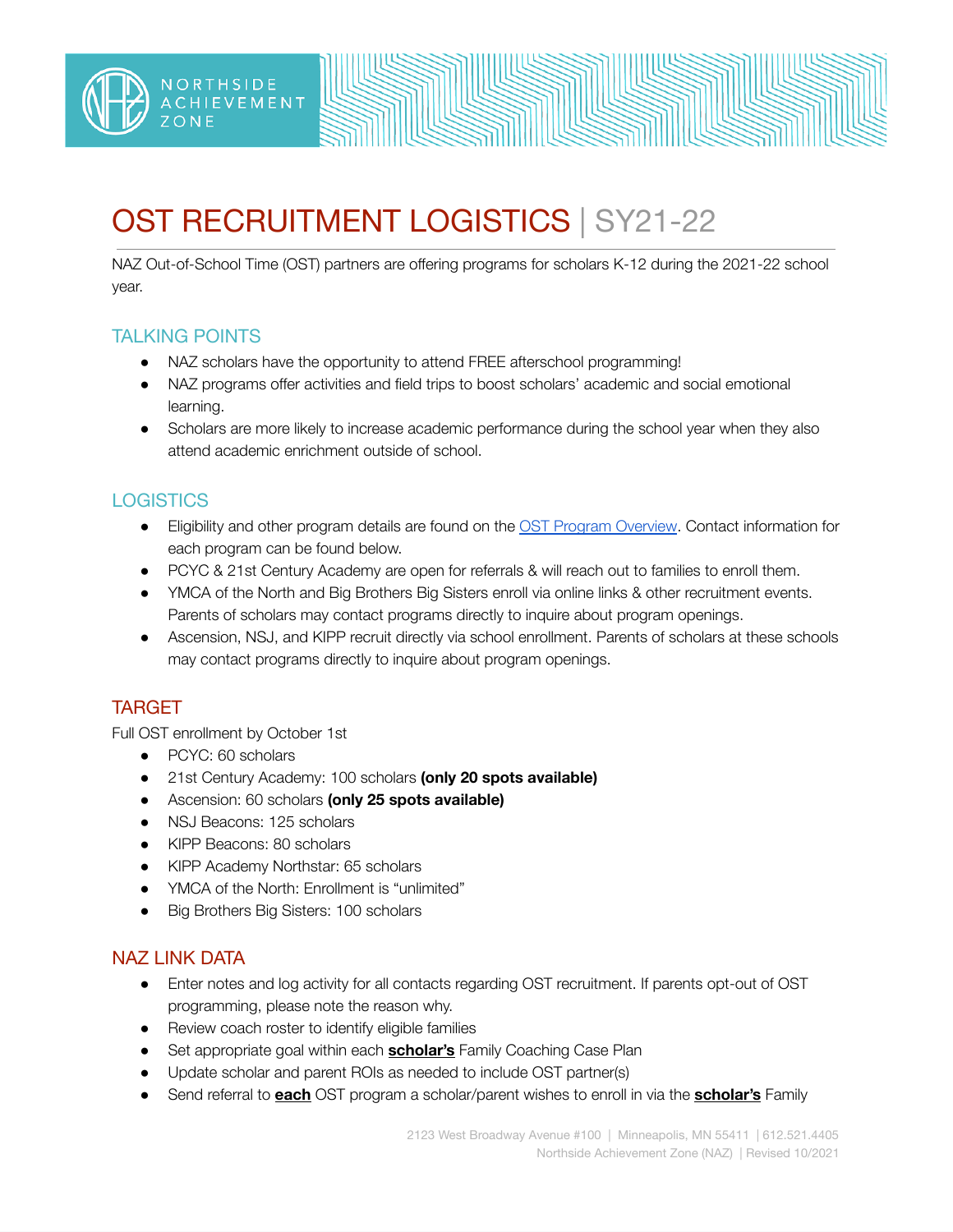

Coaching Case Plan

● Close referral goal once referral has been sent

**Note***:* **A referral** *MUST* **be sent to** *EACH & EVERY* **OST program the scholar wants to enroll in.**

#### **Elementary Based OST Programs**

#### **Ascension Catholic School After School Program**

1704 Dupont Ave. N, Minneapolis 60 spots available to K-8 grade scholars enrolled at Ascension DATES: 10/11 to 12/17 | M-F, 2-5:30 p.m.; 1/3 to 4/1 | M-F, 2-5:30 p.m.; 4/11 to 6/10 | M-F, 2-5:30 p.m. (Transportation departs at 4:00pm) FOCUS: Homework help CONTACT: Michael Depass, [mdepass@ascensionschoolmn.org](mailto:mdepass@ascensionschoolmn.org) LINK: [ascensionschoolmn.org/academics](https://ascensionschoolmn.org/academics%20/before-after-school-programs/) /before-after-school-programs

## **KIPP Academy Northstar - YMCA Beacons**

5034 Oliver Ave N 65 spots available to K-8th grade. Busing provided. DATES: 10/27 to 5/26 | M, T, Th, 3:55-5:15 p.m., W 1:05-5:15 p.m. FOCUS: Homework Help, Basketball, Swimming, Outdoor Education, Adventure Club, Girls /Boys Empowerment, (Leader in Training L.I.T.) and youth enrichment activities CONTACT: Kadar Jackson, [Kadar.jackson@ymcamn.org](mailto:Kadar.jackson@ymcamn.org)

## **NSJ - YMCA Beacons**

807 North 27th Ave., Minneapolis 125 spots available for K-5th grade scholars DATES: 10/5 to 5/26 | M-Th 2:35-5 p.m. (Pick up 5:00-6:00pm) Busing through school district NOT guaranteed. FOCUS: ALC (math and literacy), Homework help, Basketball, Swimming, Adventure club, Girls /Boys Empowerment, (Leader in Training L.I.T) and youth enrichment activities LINK: [beaconsmn.org/minneapolis-beacons-network.html](https://www.beaconsmn.org/minneapolis-beacons-network.html) CONTACT: Paul Robinson Jr, [Paul.Robinsonjr@ymcamn.org](mailto:Paul.Robinsonjr@ymcamn.org)

## **Community Based OST Programs**

#### **PCYC/ Bright Futures**

2210 Oliver Ave. N, Minneapolis 60 spots available to K-5th grade scholars DATES: 9/8 to 12/17 | M-F, 2-5:30 p.m. 1/3 to 6/10 | M-F, 2-5:30 p.m.